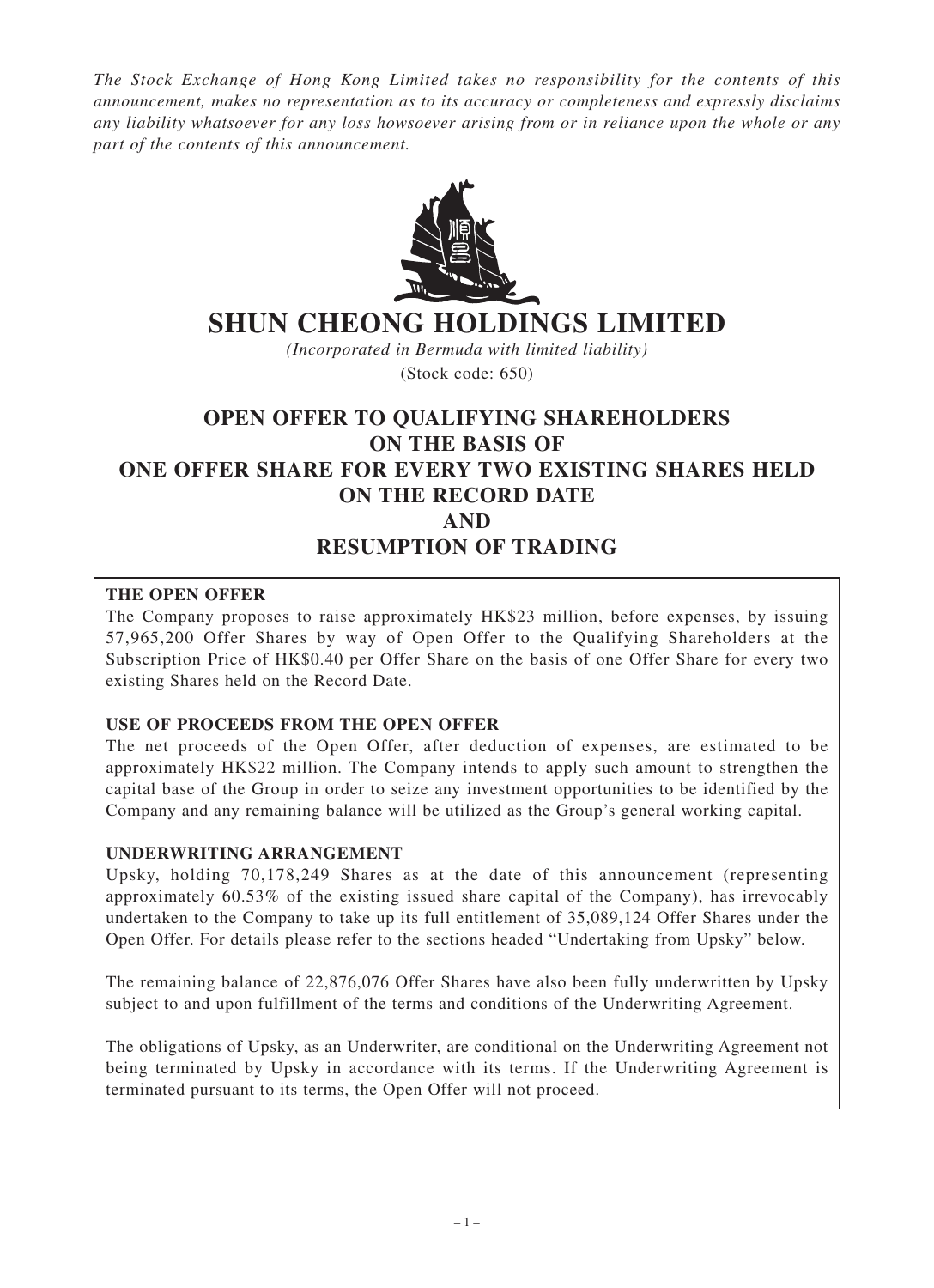# **CONDITIONS OF THE OPEN OFFER**

**The Open Offer is conditional upon fulfillment of the conditions set out in the section headed "Conditions of the Open Offer" below. Accordingly, the Open Offer may or may not proceed and the Shareholders and potential investors of the Company are advised to exercise caution when dealing in the Shares.**

# **RECORD DATE**

To qualify for the Open Offer, any transfer of Shares (together with the relevant share certificate(s)) must be lodged for registration with the Company's branch share registrar in Hong Kong, Computershare Hong Kong Investor Services Limited of Rm 1712-1716, 17th Floor, Hopewell Centre, 183 Queen's Road East, Wanchai, Hong Kong no later than 4:30 p.m. (Hong Kong time) on 20 June 2007 pursuant to the expected timetable.

The Company expects to send the Prospectus Documents to the Qualifying Shareholders on 26 June 2007.

# **SUSPENSION AND RESUMPTION OF TRADING**

At the request of the Company, trading of the Shares on the Stock Exchange has been suspended from 9:30 a.m. on 5 June 2007 pending the publication of this announcement. Application has been made by the Company to the Stock Exchange for resumption of trading in the Shares with effect from 9:30 a.m. on 6 June 2007.

# **THE OPEN OFFER**

The Company proposes to raise approximately HK\$23 million, before expenses, by issuing 57,965,200 Offer Shares by way of Open Offer to the Qualifying Shareholders at the Subscription Price of HK\$0.40 per Offer Share on the basis of one Offer Share for every two existing Shares held on the Record Date. There were no fund raising activities conducted by the Company in the 12 months preceding the date of this announcement.

#### **Issue statistics**

| Basis of the Open Offer:                                          | One Offer Share for every two existing Shares held by<br>the Qualifying Shareholders on the Record Date |
|-------------------------------------------------------------------|---------------------------------------------------------------------------------------------------------|
| Number of Shares in issue<br>as at the date of this announcement: | 115,930,400 Shares                                                                                      |
| Number of Offer Shares to be issued:                              | 57,965,200 Offer Shares                                                                                 |
| <b>Subscription Price:</b>                                        | HK\$0.40 per Offer Share                                                                                |

As at the date of this announcement, the Company has no other share options, warrant derivatives or other securities convertible into or exchangeable for Shares outstanding.

# **TERMS OF THE OPEN OFFER**

# **Subscription Price for the Offer Shares**

The Subscription Price of HK\$0.40 per Offer Share is payable in full upon application is made for the Offer Shares.

The Subscription Price represents:

(i) a discount of approximately 51.22% to the closing price of HK\$0.820 per Share as quoted on the Stock Exchange on the Last Trading Day;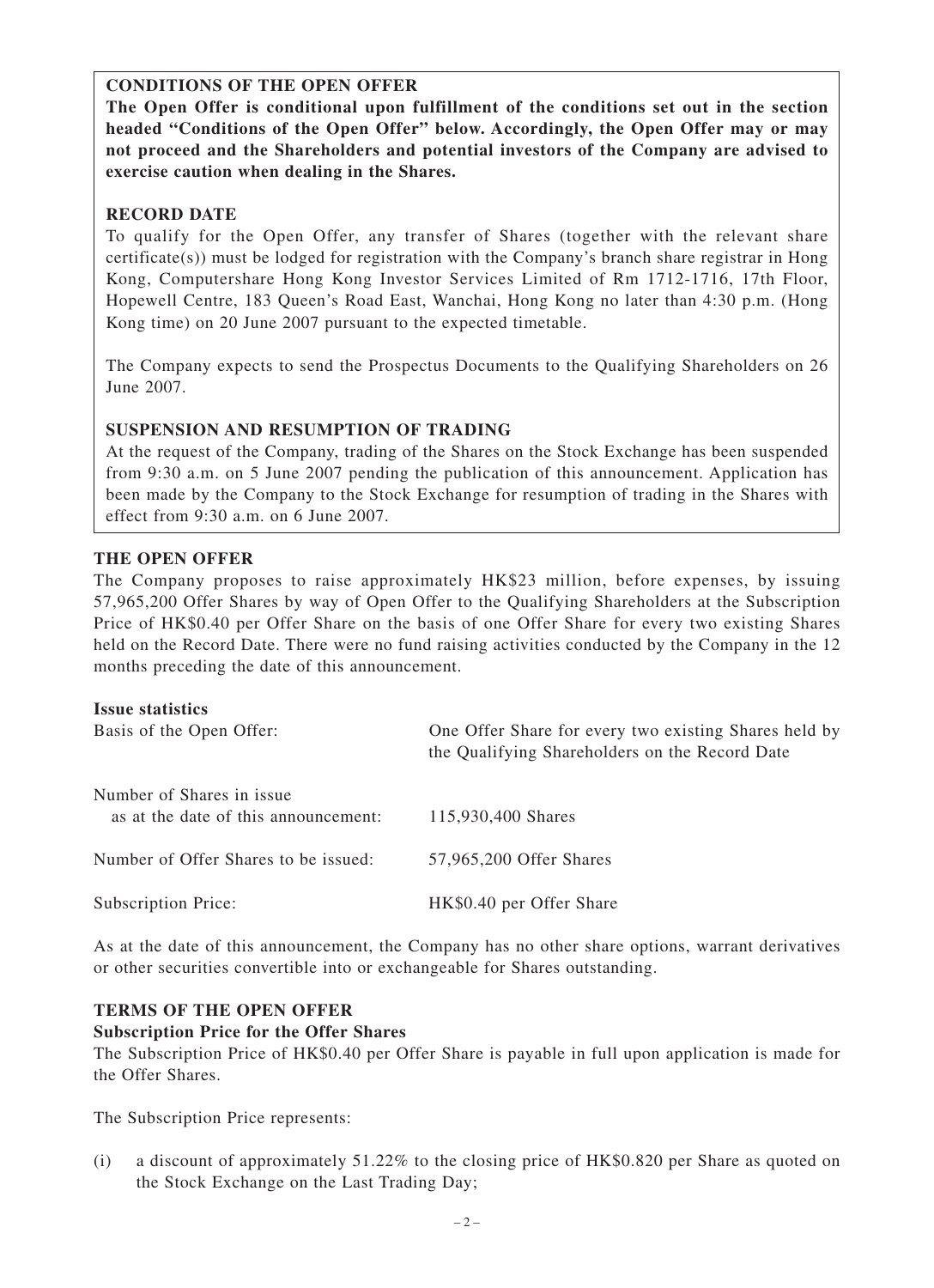- (ii) a discount of approximately 41.18% to the theoretical ex-entitlement price of approximately HK\$0.68 per Share based on the closing price per Share as quoted on the Stock Exchange on the Last Trading Day;
- (iii) a discount of approximately 51.40% to the average closing price of approximately HK\$0.823 per Share for the previous ten trading days as quoted on the Stock Exchange up to and including the Last Trading Day;
- (iv) a discount of approximately 15.25% to the unaudited net asset value per Share of HK\$0.472 based on the interim report of the Company for the six months ended 30 September 2006;
- (v) a discount of approximately 16.14% to the audited net asset value per Share of HK\$0.477 based on the annual report of the Company for the year ended 31 March 2006.

*Note: The theoretical ex-entitlement price is calculated based on the following formula:*

*(2 x closing price on the Last Trading Day) + 1 x (the Subscription Price) (2 + 1)*

The Subscription Price was determined after arm's length negotiation between the Company and Upsky with reference to prevailing market conditions, the price performance of the Shares and the financial position of the Company. The Board considers that the Subscription Price and the terms and conditions of the Open Offer to be fair and reasonable and in the best interests of the Company and the Shareholders as a whole.

#### **Qualifying Shareholders**

To qualify for the Open Offer, a Shareholder must be registered as a member of the Company on the Record Date and must not be an Excluded Shareholder.

In order to be registered as a member of the Company on the Record Date, all transfer of Shares (together with the relevant share certificate(s)) must be lodged for registration with the Company's branch share registrar in Hong Kong, Computershare Hong Kong Investor Services Limited of Rm 1712-1716, 17th Floor, Hopewell Centre, 183 Queen's Road East, Wanchai, Hong Kong no later than 4:30 p.m. (Hong Kong time) on 20 June 2007 pursuant to the expected timetable.

The invitation to subscribe for the Offer Shares to be made to the Qualifying Shareholders will not be transferable. There will not be any trading in nil-paid entitlements on the Stock Exchange.

The Prospectus will not be registered or filed under the applicable securities or equivalent legislation of any jurisdiction other than Hong Kong and Bermuda (where necessary). If at the close of business on the Record Date, a Shareholder's address on the Company's register of members is in a place outside Hong Kong, that Shareholder may not be eligible to take part in the Open Offer. The Directors will pursuant to Rule 13.36(2)(a) (including notes 1 and 2 thereof) of the Listing Rules make enquiries as to whether the offer of Offer Shares to the Excluded Shareholders may contravene the applicable legislation of the relevant overseas jurisdictions and/or the requirements of the relevant regulatory bodies or stock exchanges. If, after making such enquiry, the Directors are of the opinion that it would be necessary or expedient of the relevant regulatory body or stock exchange in that place, not to offer the Offer Shares to such Excluded Shareholders, the Open Offer will not be extended to the Excluded Shareholders. The Company will despatch the Prospectus Documents to the Excluded Shareholders for their information.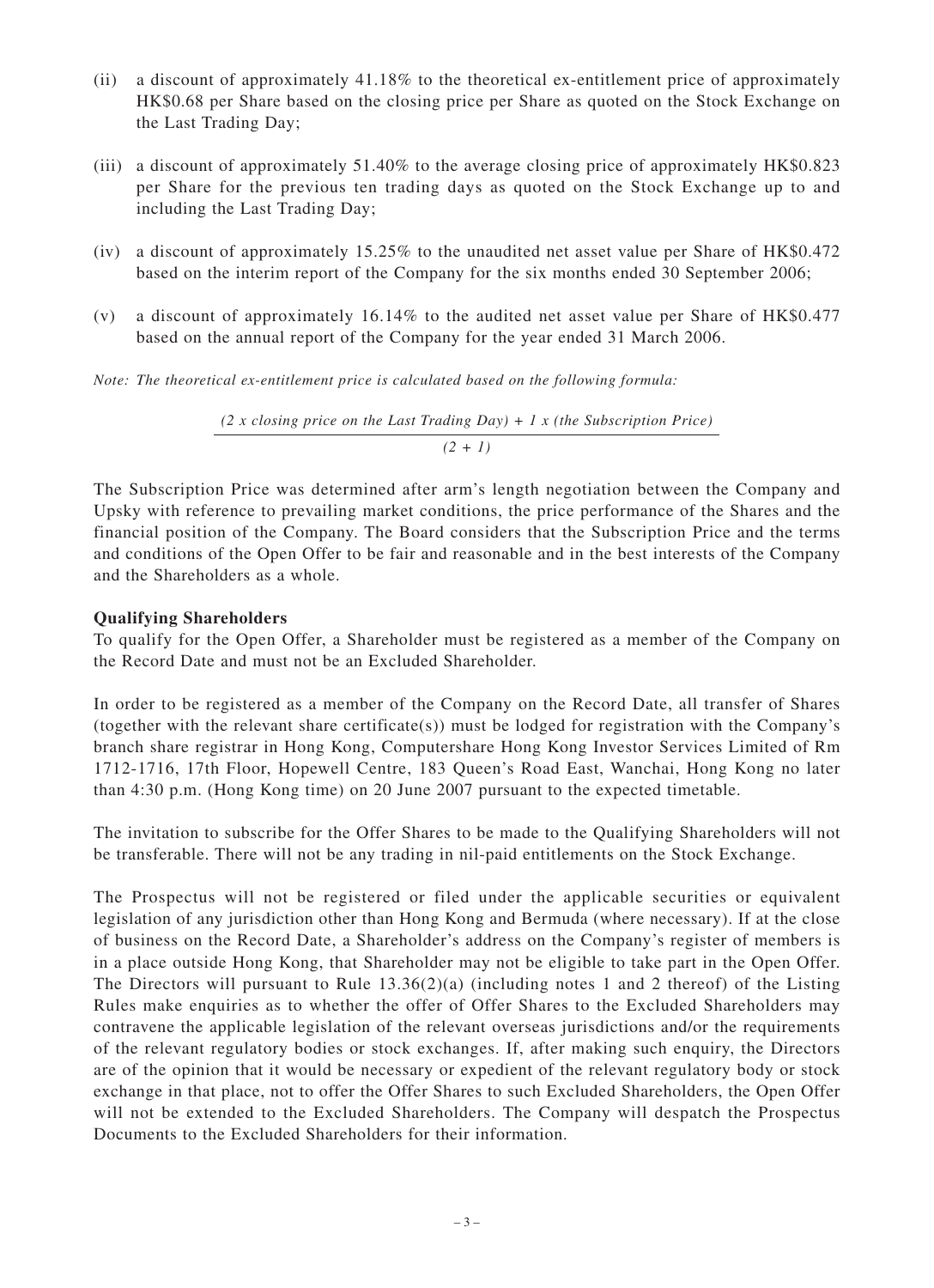#### **Closure of register of members**

Pursuant to the expected timetable, the register of members of the Company will be closed from 21 June 2007 to 25 June 2007, both dates inclusive. No transfer of Shares will be registered during this period.

#### **Fractions of Offer Shares**

The Company will not allot fractions of Offer Shares. All fractions of Offer Shares will be aggregated and will be sold in the market, if a premium (net of expenses) can be achieved, and the Company will retain the proceeds from such sale(s). Any unsold fractions of Offer Shares will be made available for excess application.

#### **Application for Offer Shares in excess of assured allotments**

Qualifying Shareholders will have the right to apply for any Offer Shares in excess of their own assured allotments under the Application Forms but are not assured of being allocated any Shares in excess of those in their assured allotments.

The Directors will allocate the Offer Shares in excess of assured allotments at their discretion, but on a fair and equitable basis, and will give preference to topping-up odd lots to whole board lots. Any Offer Shares not applied for by the Qualifying Shareholders will be taken up by the Underwriter.

The Shareholders with their Shares held by a nominee company should note that the Board will regard the nominee as a single shareholder according to the register of members of the Company. Accordingly, such Shareholders should note that the aforesaid arrangement in relation to toppingup odd lots for allocation of excess Offer Shares will not be extended to beneficial owners individually. Shareholders with their Shares held by a nominee company are advised to consider whether they would like to arrange for the registration of the relevant Shares in the name of the beneficial owner(s) prior to the Record Date.

#### **Share certificates**

Subject to the fulfillment of conditions of the Open Offer as set out in the section headed "Conditions of the Open Offer" below, certificates for all fully-paid Offer Shares are expected to be posted on or before 13 July 2007 to those who have applied and paid for the Offer Shares at their own risk.

#### **Application for listing**

The Company will apply to the Listing Committee of the Stock Exchange for the listing of, and permission to deal in, the Offer Shares on the Stock Exchange.

Dealings in the Offer Shares on the Stock Exchange will be subject to the payment of the applicable stamp duty, Stock Exchange trading fee, the SFC transaction levy, investor compensation levy or any other applicable fees and charges in Hong Kong.

#### **Status of the Offer Shares**

The Offer Shares (when allotted, issued and fully-paid) will rank pari passu in all respects with the Shares in issue on the date of allotment. Holders of fully-paid Offer Shares will be entitled to receive all future dividends and distributions which may be declared, made or paid by reference to a record date falling after the date of allotment of the Offer Shares.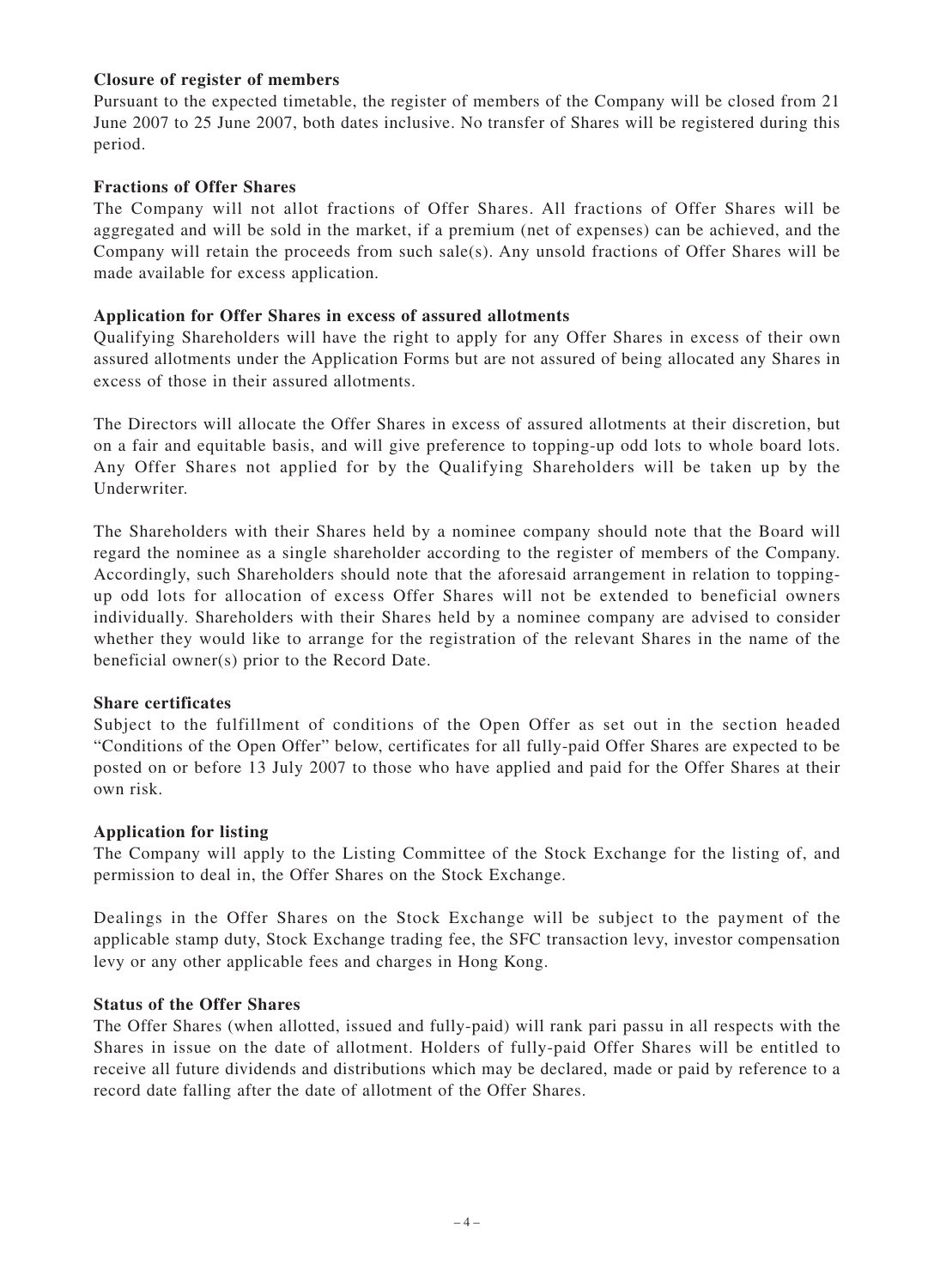| UNDERWRITING ARRANGEMENTS<br><b>Underwriting Agreement</b> |                                                                                                                                                          |
|------------------------------------------------------------|----------------------------------------------------------------------------------------------------------------------------------------------------------|
| Date:                                                      | 5 June 2007                                                                                                                                              |
| Underwriter:                                               | Upsky Enterprises Limited                                                                                                                                |
| Number of Offer Shares underwritten:                       | 22,876,076 Offer Shares (representing all the Offer<br>Shares other than those 35,089,124 Offer Shares<br>irrevocably undertaken to be applied by Upsky) |
| Commission:                                                | an underwriting commission of $1\%$ of the aggregate<br>Subscription Price of the Offer Shares underwritten by<br>Upsky                                  |

#### **Undertaking from Upsky**

Upsky, holding 70,178,249 Shares as at the date of this announcement (representing approximately 60.53% of the existing issued share capital of the Company as set out in the following table), has irrevocably undertaken to the Company to take up its full entitlement of 35,089,124 Offer Shares under the Open Offer.

#### **Underwritten Shares**

The remaining balance of 22,876,076 Offer Shares have been fully underwritten by Upsky subject to and upon fulfillment of the terms and conditions of the Underwriting Agreement.

#### **Termination of the Underwriting Agreement**

The Underwriter reserves the right to terminate the arrangements set out in the Underwriting Agreement. If, prior to the Latest Time for Termination:

- (i) the occurrence of the following events would, in the absolute opinion of the Underwriter, materially and adversely affect the business, financial or trading position or prospects of the Group as a whole or the success of the Open Offer or otherwise makes it inexpedient or inadvisable for the Company or the Underwriter to proceed with the Open Offer:
	- (a) the introduction of any new law or regulation or any change in existing law or regulation or any material change in the judicial interpretation or application thereof or other occurrence of any nature whatsoever; or
	- (b) the occurrence of any event, development or change (whether or not local, national or international or forming part of a series of events or changes occurring or continuing before, on and/or after the date of the Underwriting Agreement and including an event or change in relation to or a development of an existing state of affairs) of a political, military, financial, regulatory, economic, currency or other nature (whether or not sui generis with any of the foregoing or in the nature of any local, national or international outbreak or escalation of hostilities or armed conflict) resulting in a material adverse change in, or which might reasonably be expected to result in a material adverse change in political, economic or stock market conditions; or
	- (c) the imposition of any moratorium, suspension or material restriction on trading in securities generally on the Stock Exchange occurring due to exceptional financial circumstances; or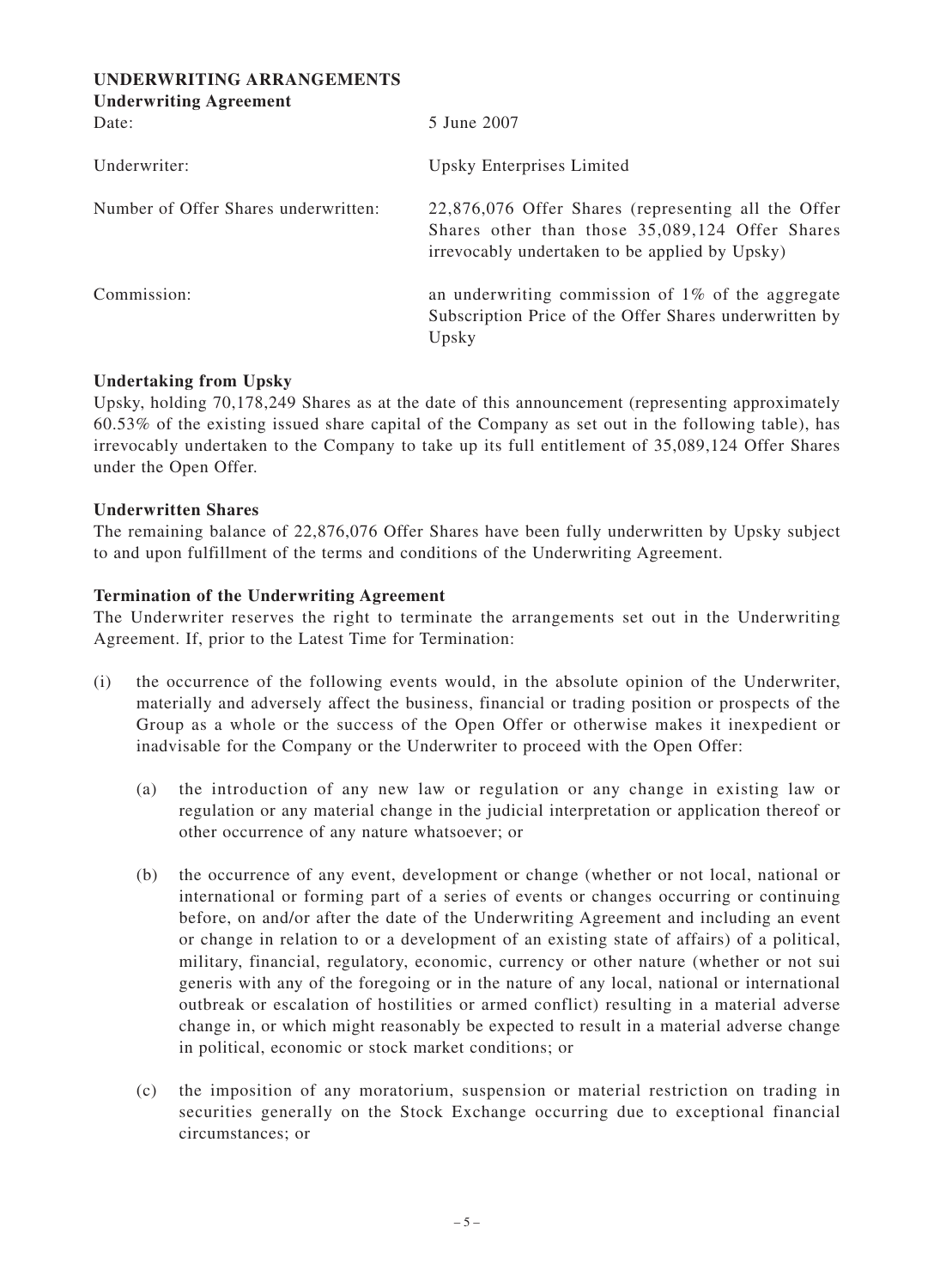- (d) a change or development involving a prospective material change in taxation in Hong Kong and Bermuda or the implementation of exchange controls which shall or might materially adversely affect the Company; or
- (e) any material change in market conditions, taxation or exchange control or combination of circumstances in Hong Kong and Bermuda (including without limitation suspension or material restriction on trading in securities);
- (ii) if the Underwriter shall receive notification pursuant to the Underwriting Agreement of, or shall otherwise become aware of, the fact that any of the representations or warranties contained in the Underwriting Agreement was, when given, untrue or inaccurate or would be untrue or inaccurate if repeated as provided in the Underwriting Agreement and the Underwriter shall, in its absolute opinion, determine that any such untrue representation or warranty represents or is likely to represent a material adverse change in the business, financial or trading position or prospects of the Group taken as a whole or is otherwise likely to have a materially prejudicial effect on the Open Offer; or
- (iii) any change occurs in the circumstances of the Group which in the opinion of the Underwriter would materially and adversely affect the business, financial or trading position or prospects of the subsidiaries of the Company as a whole; or
- (iv) the Company commits any breach of or omits to observe any of the obligations or undertakings expressed to be assumed by it under the Underwriting Agreement which breach or omission, in the opinion of the Underwriter, would have a material and adverse effect on the business, financial or trading position of the subsidiaries of the Company as a whole; or
- (v) the occurrence of any event, or series of events, beyond the control of the Underwriter (including, without limitation, acts of government, strike, lock-outs, fire, explosion, flooding, civil commotion, acts of war or acts of God) which, in the opinion of the Underwriter, have or would have the effect of making any part of the Underwriting Agreement (including underwriting) incapable of performance in accordance with its terms or which prevents the processing of applications and/or payments pursuant to the Open Offer or pursuant to the underwriting thereof.

Upon the giving of notice by the Underwriter pursuant to the Underwriting Agreement, all obligations of the Underwriter as stated in the Underwriting Agreement shall cease and determine and (save for any antecedent breaches thereof) no party shall have any claim against any other party in respect of any matter or thing arising out of or in connection with the Underwriting Agreement provided that the Company shall repay the Underwriter forthwith in full the Subscription Price paid by the Underwriter to the Company pursuant to the Underwriting Agreement and remain liable to pay to the Underwriter such fees and expenses (other than underwriting commission) or as may then be agreed by the parties.

# **CONDITIONS OF THE OPEN OFFER**

The Open Offer is conditional upon, among others, the fulfillment of the following conditions:

(i) (where required under the Companies Ordinance and the Listing Rules) the passing by the Shareholders of the necessary resolutions in general meeting to approve the Open Offer (including the arrangement on the Excluded Shareholders in respect of the Open Offer) on or before the Posting Date;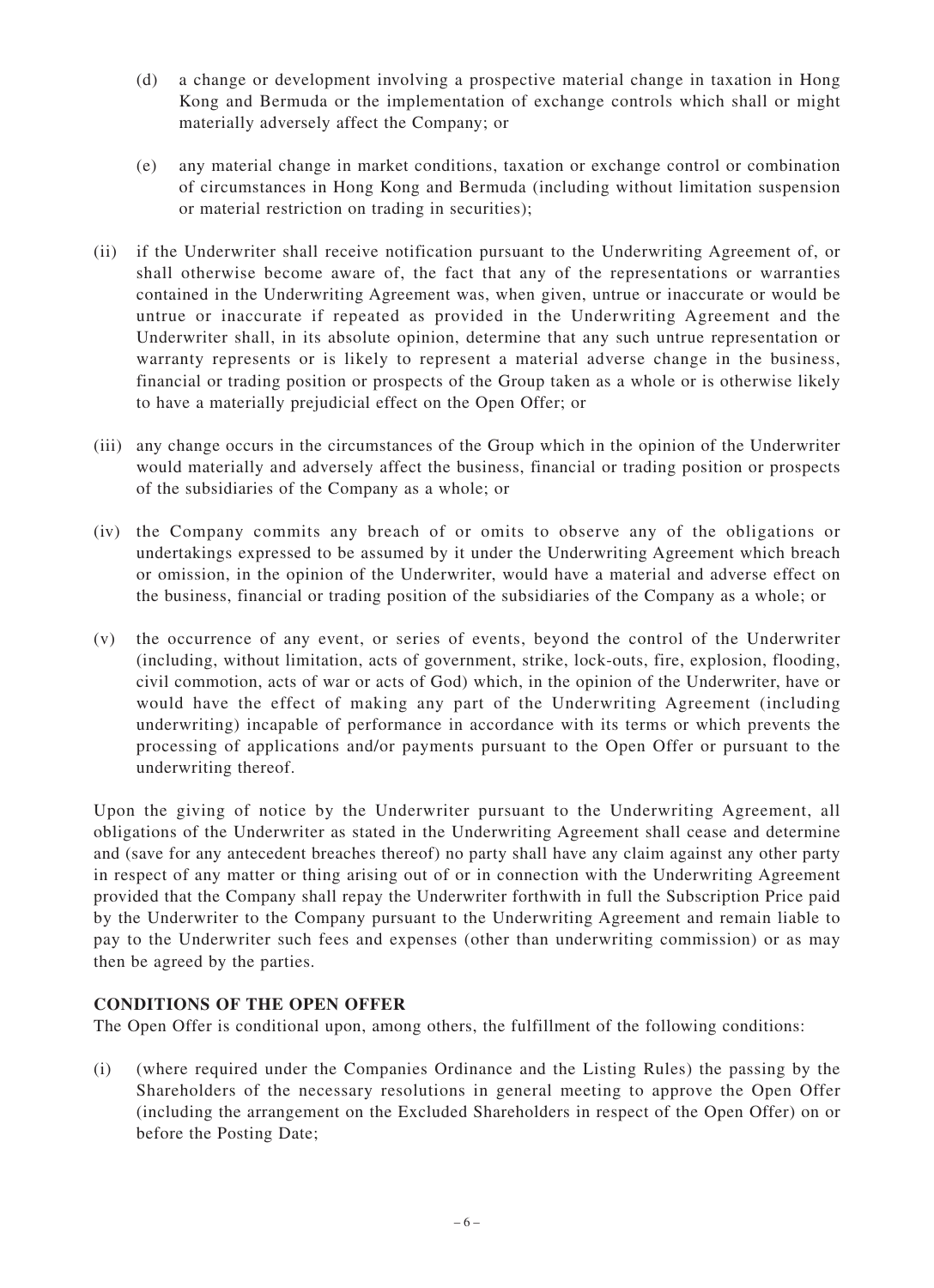- (ii) the delivery to the Stock Exchange and filing and registration with the Registrar of Companies in Hong Kong respectively of one copy of each of the Prospectus Documents each duly certified by all Directors (or by their agents duly authorised in writing) in compliance with section 38D of the Companies Ordinance (and all other documents required to be attached thereto) and otherwise complying with the requirements of the Companies Ordinance and the Listing Rules on or before the Posting Date;
- (iii) (where applicable) the delivery to the Registrar of Companies in Bermuda one copy of the Prospectus and any other documents as required in compliance with the requirements of the Companies Act 1981 of Bermuda (as amended) on or before the Posting Date;
- (iv) the posting of copies of the Prospectus Documents to the Qualifying Shareholders on or before the Posting Date;
- (v) compliance with and performance of all the undertakings and obligations in accordance with the terms of the undertaking letter in all respects by the Underwriter before 4:00 p.m. on the second Business Day after the Latest Acceptance Time; and
- (vi) the Listing Committee of the Stock Exchange (a) agreeing to grant the listing of and permission to deal in, the Offer Shares, either unconditionally or subject to such conditions which the Underwriter in its reasonable opinion accepts and the satisfaction of such conditions (if any); and (b) not having withdrawn or revoked the listing and permission.

In the event that the aforesaid conditions have not been satisfied and/or waived in whole or in part by the Underwriter in writing on or before the time and dates specified therein (or such other date as the Company and the Underwriter may mutually agree in writing) or if the Underwriter Agreement was being terminated, all obligations and liabilities of the parties hereto shall cease and determine and no party shall have any claim against the other parties (save for any antecedent breaches thereof) save that all such reasonable costs, fees and other out-of-pocket expenses (excluding underwriting fees and related expenses) as have been properly incurred by the Underwriter in connection with the underwriting of the 22,876,076 Offer Shares by the Underwriter shall be borne by the Company.

#### **INFORMATION ON THE GROUP**

In March 2006, the Group disposed of Shun Cheong Investments Limited and its subsidiaries engaging in building related contracting services for both the public and private sectors. After the said disposal, the business operations of the Group were basically building related maintenance services.

The Group's turnover for the six months ended 30 September 2006 was HK\$108.1 million (2005: HK\$87.6 million) and loss for the period was HK0.6 million (2005: HK\$7.9 million comprising of HK\$2.5 million from a continuing operation and HK\$5.4 million from discontinued operations).

#### **REASONS OF THE OPEN OFFER AND USE OF PROCEEDS**

The Directors consider that the Open Offer provides a good opportunity for the Group to raise funds to strengthen its capital base and improve its financial position to provide flexibility for the Group's future development and expansion.

As stated in the composite offer document of the Company dated 12 June 2006, it is the intention of Upsky to carry on the existing building related maintenance services business and the directors of Upsky will conduct a review of the financial position, operations and management of the Group with a view to determining the future strategy of the Group's business activities.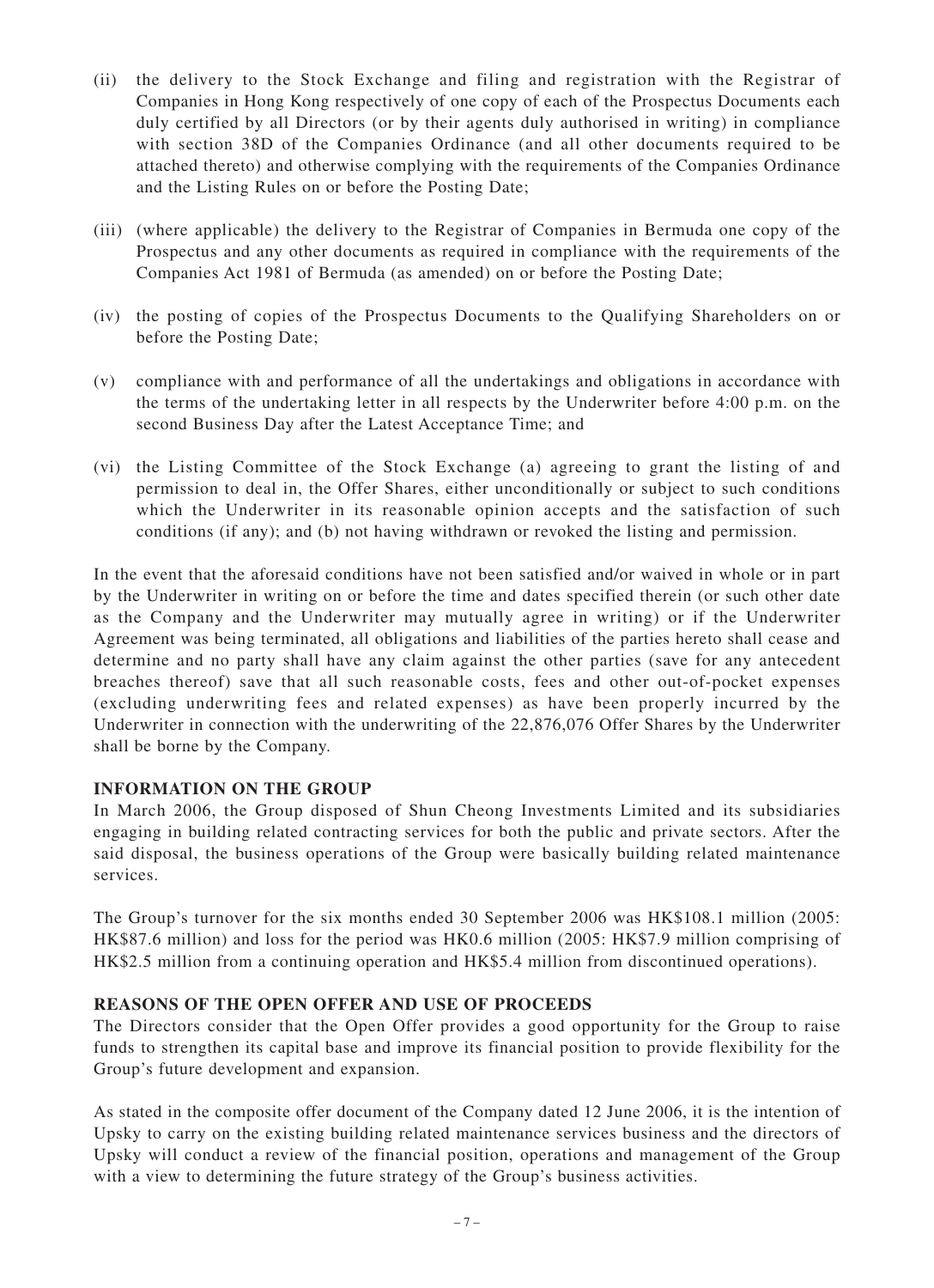The net proceeds of the Open Offer, after deduction of expenses, are estimated to be approximately HK\$22 million. The Company intends to apply such amount to strengthen the capital base of the Group in order to seize any investment opportunities to be identified by the Company and any remaining balance will be utilized as the Group's general working capital. As at the date of this announcement, the Directors are still considering the future strategy of the Group's business activities and no suitable investment opportunities have been identified by the Directors.

#### **WARNING OF THE RISKS OF DEALINGS IN SHARES AND OFFER SHARES**

**Pursuant to the expected timetable, the Shares will be dealt with on an ex-entitlement basis from 18 June 2007. If Upsky terminates the Underwriting Agreement, or the conditions of the Underwriting Agreement are not fulfilled or waived, the Open Offer will not proceed. Any person dealing in the Shares on an ex-entitlement basis will accordingly bear the risk that the Underwriting Agreement may not become unconditional and the Open Offer may not proceed.**

**Any Shareholder or other person contemplating selling or purchasing Shares from now up to the date on which the Underwriting Agreement becomes unconditional, who is in any doubt about his/her position is recommended to consult his/her own professional advisers.**

**Shareholders and potential investors are reminded to exercise caution when dealing in the Shares.**

#### **CHANGES IN THE SHAREHOLDING STRUCTURE OF THE COMPANY**

The following table sets out the changes in the shareholding structure of the Company arising from the Open Offer:

|                    | As at the date of<br>this announcement |         | <b>Immediately following</b><br>completion of the<br><b>Open Offer assuming</b><br>all the Shareholders<br>have applied for<br>the Offer Shares in full |         | <b>Immediately following</b><br>completion of the<br><b>Open Offer assuming</b><br>Upsky have applied for<br>Offer Shares in full and<br>Upsky in the capacity of<br>the Underwriter<br>takes up in full the<br>underwriting commitment<br>pursuant to the<br><b>Underwriting Agreement</b> |         |
|--------------------|----------------------------------------|---------|---------------------------------------------------------------------------------------------------------------------------------------------------------|---------|---------------------------------------------------------------------------------------------------------------------------------------------------------------------------------------------------------------------------------------------------------------------------------------------|---------|
|                    |                                        |         |                                                                                                                                                         |         |                                                                                                                                                                                                                                                                                             |         |
|                    |                                        | Share-  |                                                                                                                                                         | Share-  |                                                                                                                                                                                                                                                                                             | Share-  |
|                    | Number of                              | holding | Number of                                                                                                                                               | holding | Number of                                                                                                                                                                                                                                                                                   | holding |
|                    | <b>Shares</b>                          | $(\%)$  | <b>Shares</b>                                                                                                                                           | $(\%)$  | <b>Shares</b>                                                                                                                                                                                                                                                                               | $(\%)$  |
| Upsky              | 70,178,249                             | 60.53   | 105,267,373                                                                                                                                             | 60.53   | 128, 143, 449                                                                                                                                                                                                                                                                               | 73.69   |
| Other Shareholders | 45,752,151                             | 39.47   | 68,628,227                                                                                                                                              | 39.47   | 45,752,151                                                                                                                                                                                                                                                                                  | 26.31   |
| <b>Total</b>       | 115,930,400                            | 100.00  | 173,895,600                                                                                                                                             | 100.00  | 173,895,600                                                                                                                                                                                                                                                                                 | 100.00  |
|                    |                                        |         |                                                                                                                                                         |         |                                                                                                                                                                                                                                                                                             |         |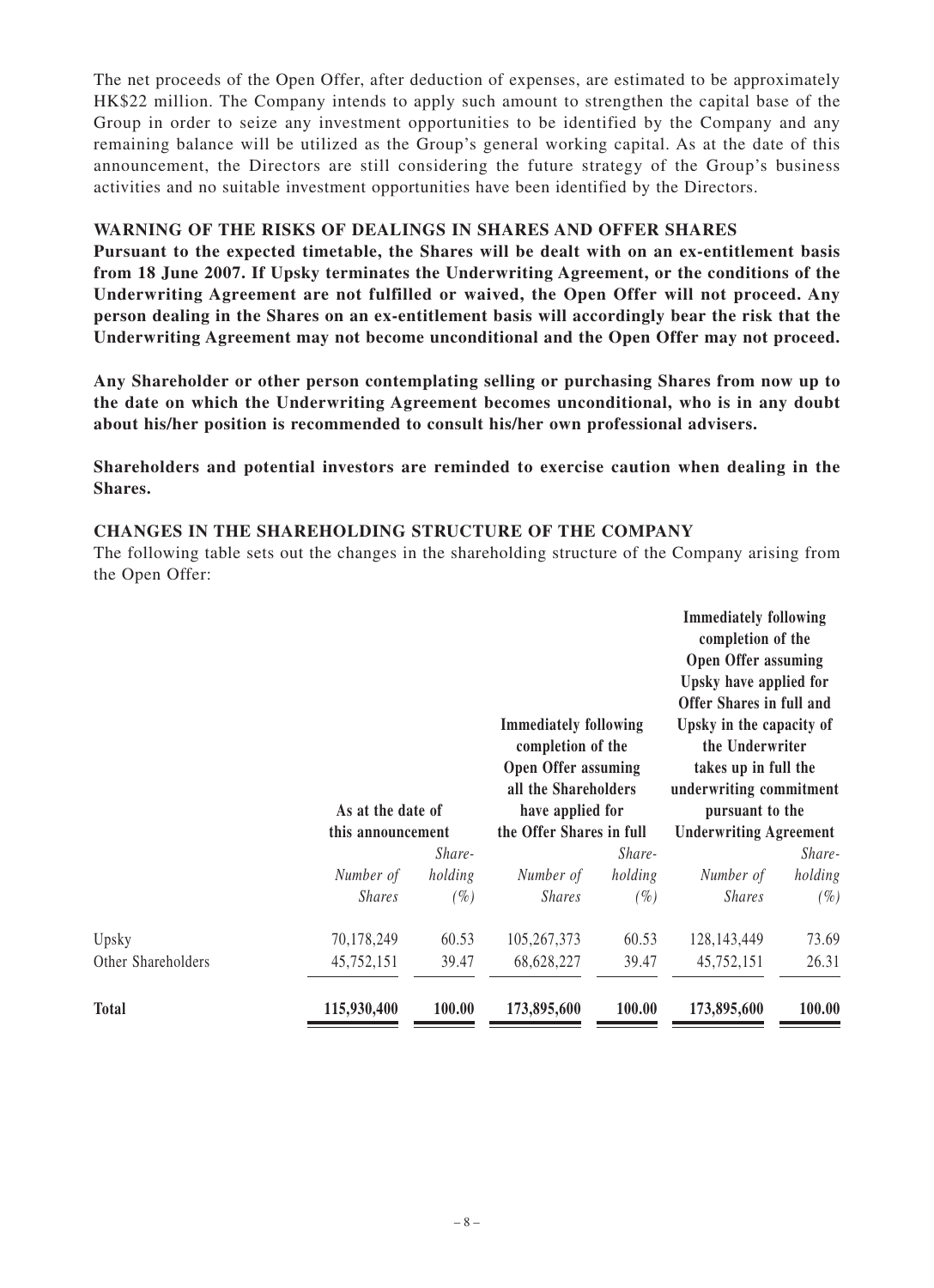#### **EXPECTED TIMETABLE**

The expected timetable for the Open Offer is set out below:

| First day of dealings in Shares on an ex-entitlement basis  Monday, 18 June                 |
|---------------------------------------------------------------------------------------------|
| Latest time for lodging transfers of Shares in order to                                     |
|                                                                                             |
|                                                                                             |
| Monday, 25 June                                                                             |
|                                                                                             |
|                                                                                             |
|                                                                                             |
| Latest time for acceptance of, and payment for, Offer Shares  4:00 p.m. on Tuesday, 10 July |
| Open Offer expected to become unconditional on or before  4:00 p.m. on Thursday, 12 July    |
| Announcement of results of the Open Offer to be                                             |
|                                                                                             |
| Certificates for Offer Shares expected to be                                                |
|                                                                                             |
| Dealings in Offer Shares on the Stock Exchange expected                                     |
|                                                                                             |
|                                                                                             |

*Note: All times refer to Hong Kong local time in this announcement.*

The above timetable is indicative only and may be executed or varied as agreed by the Company and Upsky pursuant to the Underwriting Agreement. Any changes to the expected timetable will be published or notified to Shareholders.

#### **GENERAL**

A Prospectus, containing, among other things, information on the proposed Open Offer, will be despatched to the Shareholders as soon as practicable, and in accordance with the requirements of the Listing Rules, on or before 26 June 2007.

The Company will send the Prospectus Documents to the Qualifying Shareholders only and the Prospectus, for information only, to the Excluded Shareholders.

Shareholders and potential investors should exercise caution in dealing in the Shares.

#### **SUSPENSION AND RESUMPTION OF TRADING**

At the request of the Company, trading of the Shares on the Stock Exchange has been suspended from 9:30 a.m. on 5 June 2007 pending the publication of this announcement. Application has been made by the Company to the Stock Exchange for resumption of trading in the Shares with effect from 9:30 a.m. on 6 June 2007.

#### **DEFINITIONS**

In this announcement, unless the context otherwise requires, the following terms shall have the following meanings:

"Application Form(s)" the form(s) of application in respect of the Open Offer to be issued to the Qualifying Shareholders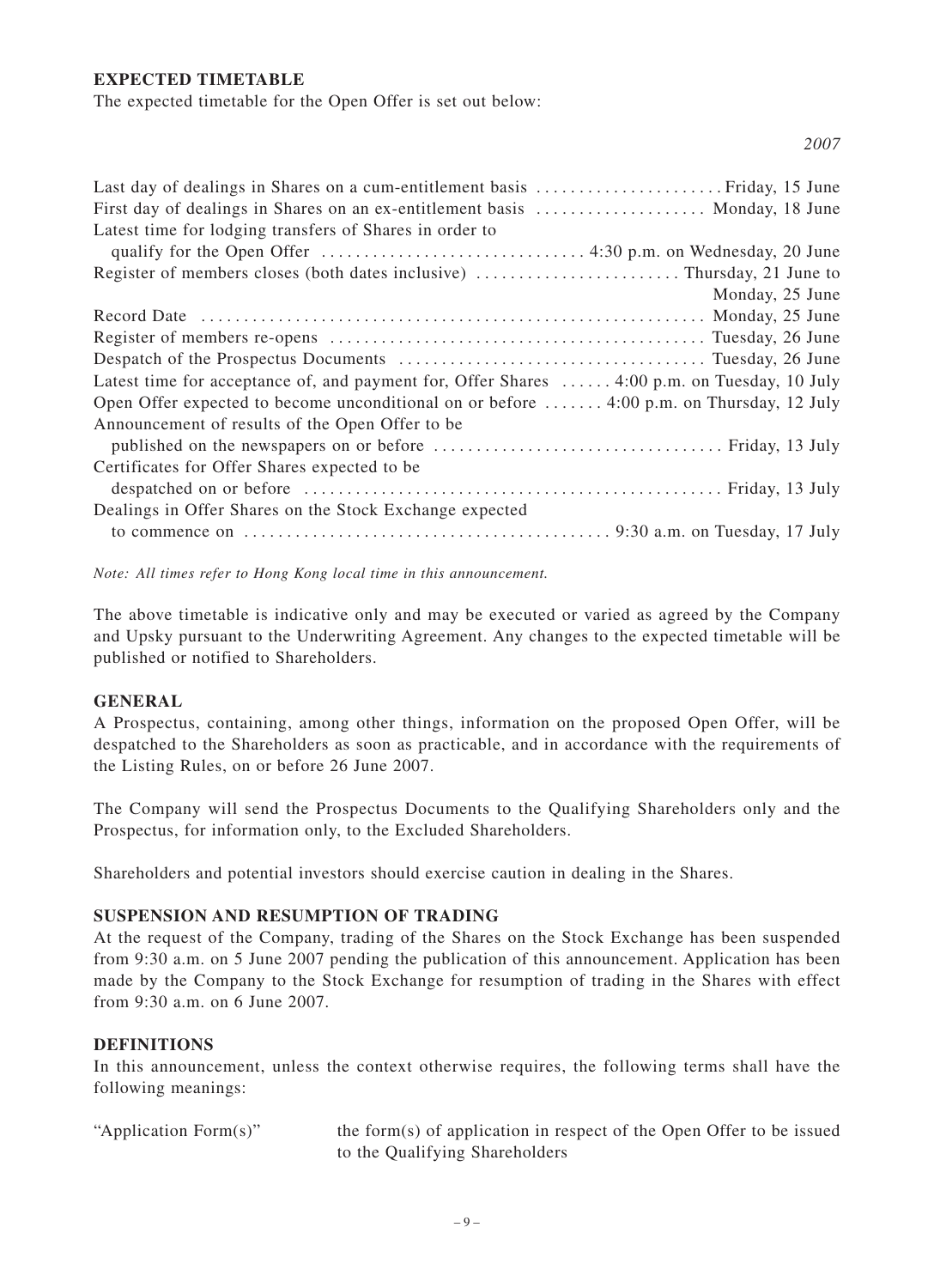| "associate"                      | has the meaning ascribed to it under the Listing Rules                                                                                                                                                                                                                                                                                                                                                                                                                                 |
|----------------------------------|----------------------------------------------------------------------------------------------------------------------------------------------------------------------------------------------------------------------------------------------------------------------------------------------------------------------------------------------------------------------------------------------------------------------------------------------------------------------------------------|
| "Board"                          | the board of Directors                                                                                                                                                                                                                                                                                                                                                                                                                                                                 |
| "Business Day"                   | a day (other than Saturday and days on which a tropical cyclone<br>warning signal no.8 or above or a black rainstorm warning signal<br>is hoisted in Hong Kong at any time between 9:00 a.m. and 5:00<br>p.m.) on which licensed banks in Hong Kong are generally open<br>for business throughout their normal business hours                                                                                                                                                          |
| "Company"                        | Shun Cheong Holdings Limited, an exempted company<br>incorporated in Bermuda with limited liability of which issued<br>shares are listed on the Stock Exchange                                                                                                                                                                                                                                                                                                                         |
| "Director(s)"                    | the director(s) of the Company                                                                                                                                                                                                                                                                                                                                                                                                                                                         |
| "Excluded Shareholder(s)"        | Shareholders whose names appear on the register of members of<br>the Company on the Record Date and whose addresses as shown on<br>such register are outside Hong Kong where the Directors, after<br>making enquiries, consider it necessary or expedient on account<br>either of legal restrictions under the laws of the relevant place or<br>the requirements of the relevant regulatory body or stock exchange<br>in that place not to offer the Offer Shares to such Shareholders |
| "Group"                          | the Company and its subsidiaries                                                                                                                                                                                                                                                                                                                                                                                                                                                       |
| "Hong Kong"                      | The Hong Kong Special Administrative Region of the People's<br>Republic of China                                                                                                                                                                                                                                                                                                                                                                                                       |
| "Last Trading Day"               | 4 June 2007, being the last trading day which was immediately<br>prior to the suspension of trading in the Shares on the Stock<br>Exchange pending the release of this announcement                                                                                                                                                                                                                                                                                                    |
| "Latest Acceptance Time"         | 4:00 p.m. on 10 July 2007 or such other time as Upsky may agree<br>in writing with the Company, being the latest time for acceptance<br>of the Offer Shares                                                                                                                                                                                                                                                                                                                            |
| "Latest Time for<br>Termination" | 4:00 p.m. (Hong Kong time) on the second Business Day after the<br>Latest Acceptance Time                                                                                                                                                                                                                                                                                                                                                                                              |
| "Listing Committee"              | has the meaning ascribed thereto in the Listing Rules                                                                                                                                                                                                                                                                                                                                                                                                                                  |
| "Listing Rules"                  | Rules Governing the Listing of Securities on the Stock Exchange                                                                                                                                                                                                                                                                                                                                                                                                                        |
| "Offer Share(s)"                 | $57,965,200$ new Share(s) to be issued and allotted under the Open<br>Offer                                                                                                                                                                                                                                                                                                                                                                                                            |
| "Open Offer"                     | the proposed offer of the Offer Shares on the basis of one Offer<br>Share for every two existing Shares held by the Qualifying<br>Shareholders on the Record Date                                                                                                                                                                                                                                                                                                                      |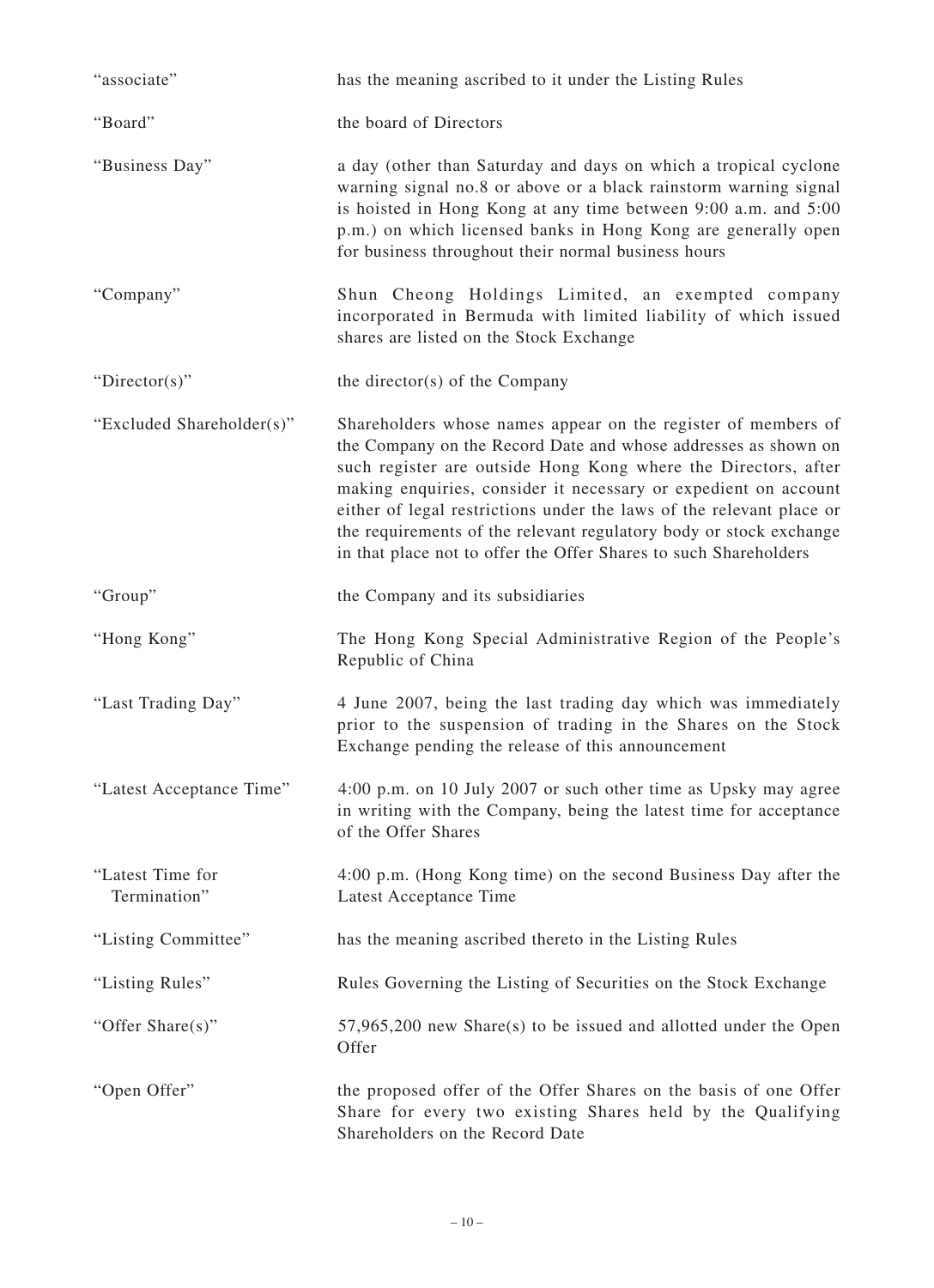| "Prospectus"              | a prospectus of the Company containing details of, among other<br>things, the Open Offer                                                                                                                                                                                                       |
|---------------------------|------------------------------------------------------------------------------------------------------------------------------------------------------------------------------------------------------------------------------------------------------------------------------------------------|
| "Prospectus Documents"    | the Prospectus and the application form $(s)$ in relation to the Open<br>Offer                                                                                                                                                                                                                 |
| "Posting Date"            | 26 June 2007 or such later date as Upsky may agree in writing with<br>the Company                                                                                                                                                                                                              |
| "Qualifying Shareholders" | Shareholders whose names appear on the register of members of<br>the Company at the close of business on the Record Date with<br>registered addresses in the territories where the making of the<br>Open Offer will not violate any relevant local laws, regulations and<br>other requirements |
| "Record Date"             | 25 June 2007 or such other date as Upsky may agree in writing<br>with the Company for the determination of entitlements of the<br>Shareholders under the Open Offer                                                                                                                            |
| "Shareholder(s)"          | $holder(s)$ of the Share(s)                                                                                                                                                                                                                                                                    |
| "Share $(s)$ "            | ordinary share(s) of $HK$0.01$ each in the share capital of the<br>Company                                                                                                                                                                                                                     |
| "Stock Exchange"          | The Stock Exchange of Hong Kong Limited                                                                                                                                                                                                                                                        |
| "Subscription Price"      | subscription price for the Offer Shares, being HK\$0.40 per Offer<br>Share                                                                                                                                                                                                                     |
| "Upsky" or "Underwriter"  | Upsky Enterprises Limited, a company wholly-owned by Mr. Mo<br>Tianquan (an executive director of the Company) and the<br>underwriter of the Open Offer                                                                                                                                        |
| "Underwriting Agreement"  | the underwriting agreement dated 5 June 2007 entered into<br>between the Company and Upsky in relation to the underwriting of<br>the Open Offer                                                                                                                                                |
| "HK\$"                    | Hong Kong dollars                                                                                                                                                                                                                                                                              |
| $``\%"$                   | per cent.                                                                                                                                                                                                                                                                                      |
|                           | By order of the Board<br><b>Shun Cheong Holdings Limited</b><br><b>Cao Jing</b>                                                                                                                                                                                                                |

# Hong Kong, 5 June 2007

*\* For identification purpose only*

*Chairman*